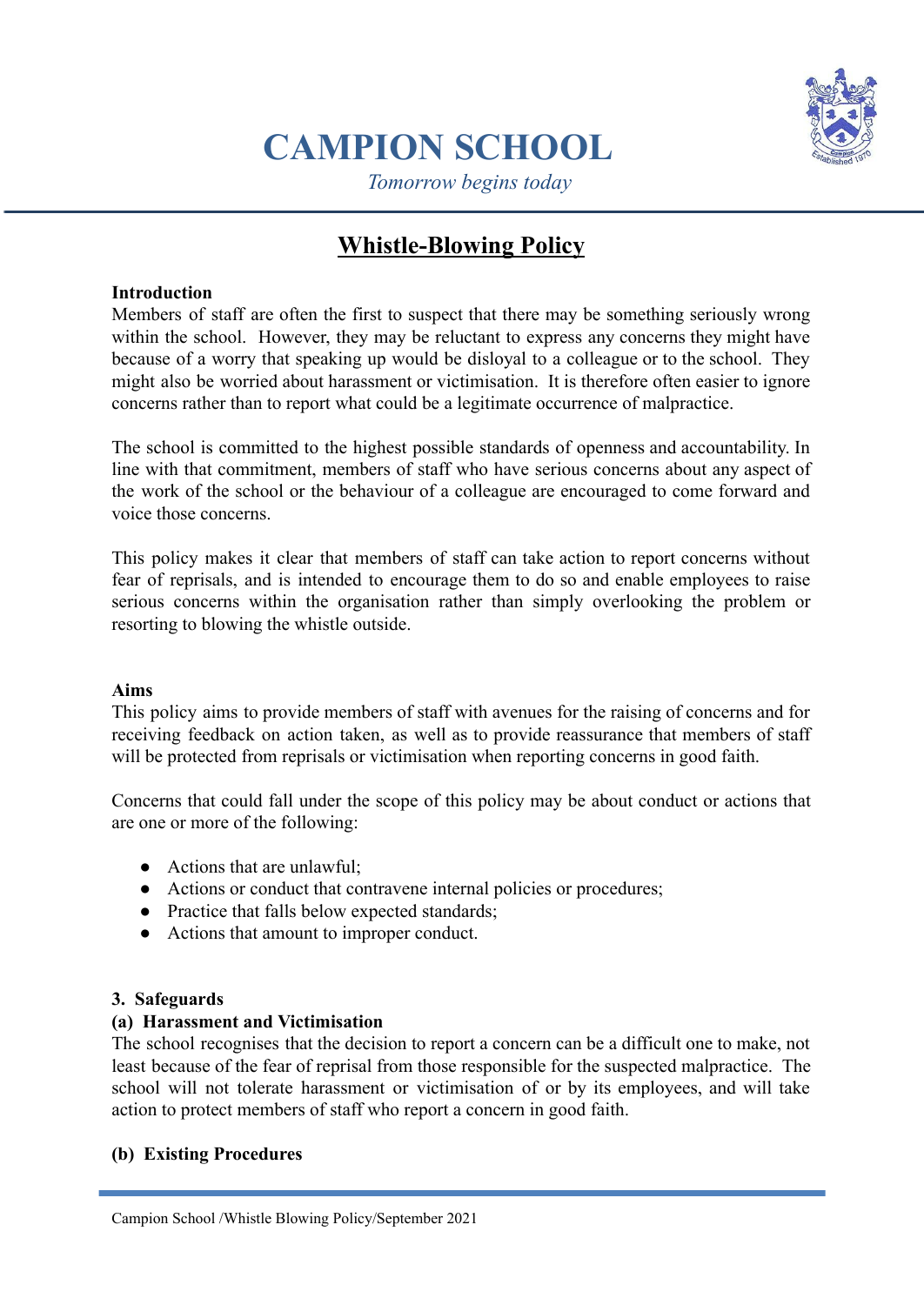If a member of staff is already the subject of disciplinary or redundancy procedures, those procedures will not be halted as a result of whistle-blowing.

# **(c) Confidentiality**

The school will do its best to protect the identity of a member of staff who reports a concern if he/she does not wish his/her name to be disclosed. However, the school cannot guarantee this and the investigation process may necessarily reveal the source of the information. It is also possible that a statement from the member of staff reporting the concern may be required as part of the evidence.

# **(d) Anonymous Allegations**

The school will only consider a concern expressed anonymously if the issue raised is serious and credible and is able to be confirmed from attributable sources. In general, unless these criteria are met, the school will not accept allegations made anonymously.

# **(e) Untrue Allegations**

If an allegation is made in good faith, but it is not subsequently confirmed by the investigation, no further action will be taken. If, however, a member of staff makes an allegation that is malicious or intended to cause anger, irritation or distress, or for personal advancement, then disciplinary action may be taken against the member of staff making the allegation.

# **How to Raise a Concern**

A member of staff wishing to report a concern should, in the first instance, discuss the matter with the Headmaster or the Head of Juniors as appropriate. If the concern involves one or more of the members of the Senior Management team, then the member of staff should speak to the Headmaster. If the concern involves the Headmaster, then the member of staff should arrange to speak to the Chair of the Board of Trustees. If the concern is of a safeguarding nature then the Headmaster/Head of Juniors/Chair of the Board of Trustees will also inform the appropriate DSL.

After the initial conversation, the member of staff reporting the concern will usually be asked to set out the basis of the concern in writing. Advice about this will be given in the initial conversation but will typically include the background and history of the concern, dates and places where possible, and the reason for the concern. The whistle-blower is not expected to provide proof of the truth of an allegation, but he/she will need to provide enough information to establish that there are sufficient grounds for the concern to warrant an investigation.

A member of staff reporting a concern has the right to be accompanied by a 2nd person, possibly a legal representative or a representative from his/her professional association when reporting the concern. However, the concern should not be discussed with other members of staff (as this could compromise a subsequent investigation) and therefore the right to be accompanied does not extend to another member of staff.

### **5. Action Taken by the School**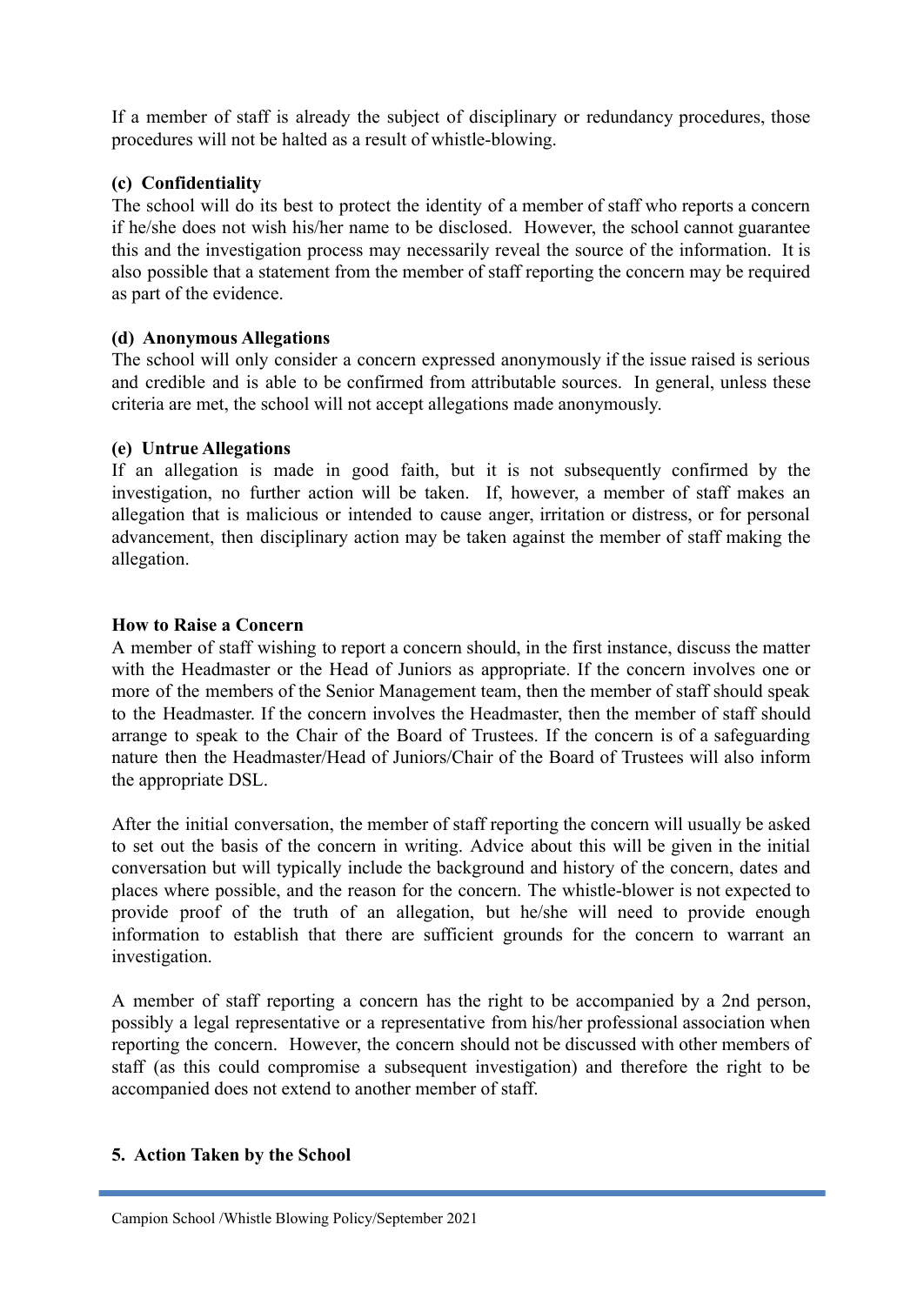The action taken by the school after receiving a report of a concern will depend on the nature of the concern. One of the following courses of action will normally be taken:

- If the allegation involves a criminal offence, the matter will be referred to the Police.
- Otherwise, if sufficient grounds for the concern have been established, the matter will be investigated internally.

In establishing whether there are sufficient grounds for an investigation, initial enquiries may need to be made. Investigations will normally be conducted by the appropriate senior member of staff. Some concerns may be resolved by agreed action without the need for an investigation to take place.

In deciding whether it is necessary to suspend a member of staff during an investigation, normal guidelines relating to this will be followed. Suspension is normally appropriate only if by not doing so a pupil may be at risk or if by not doing so there is a risk of interference with the investigation.

The extent to which the investigating officer will be able to keep the whistle-blower updated on the progress of any investigation will depend on the nature of the matter raised and the potential difficulties involved. In principle, however, there will be a wish to keep the whistle-blower informed and it may also be necessary to seek additional information from him/her as the investigation progresses.

Subject to legal constraints, the whistle-blower will be informed about the outcome of an investigation when it has been completed.

The school will take whatever steps it can to minimise any difficulties which the whistle-blower may experience as a result of raising a concern. This would include consideration of redeployment to another department if appropriate.

### **6. Further Action**

If the member of staff who raised the concern remains concerned after the conclusion of any action taken under this policy, he/she should arrange to speak to the Chair of the Board of **Trustees** 

In the unlikely event that he/she still remains concerned that the school has failed to address the issue satisfactorily then he/she does have a number of avenues for pursuing the concern through external agencies. The main agencies that the matter could be referred to are the Headmasters' and Headmistresses' Conference (HMC), COBIS, the Independent Schools Inspectorate (ISI), and the Police.

The member of staff is advised to seek professional advice from his/her professional association before taking such a step. When taking such a step, great care should then be taken to ensure that confidential or privileged information is not disclosed to a third party. Disclosure of such information could result in the member of staff becoming subject to disciplinary procedures.

Under no circumstances must any member of staff speak to any other third party, including representatives of the Press, about confidential school matters.

Campion School /Whistle Blowing Policy/September 2021